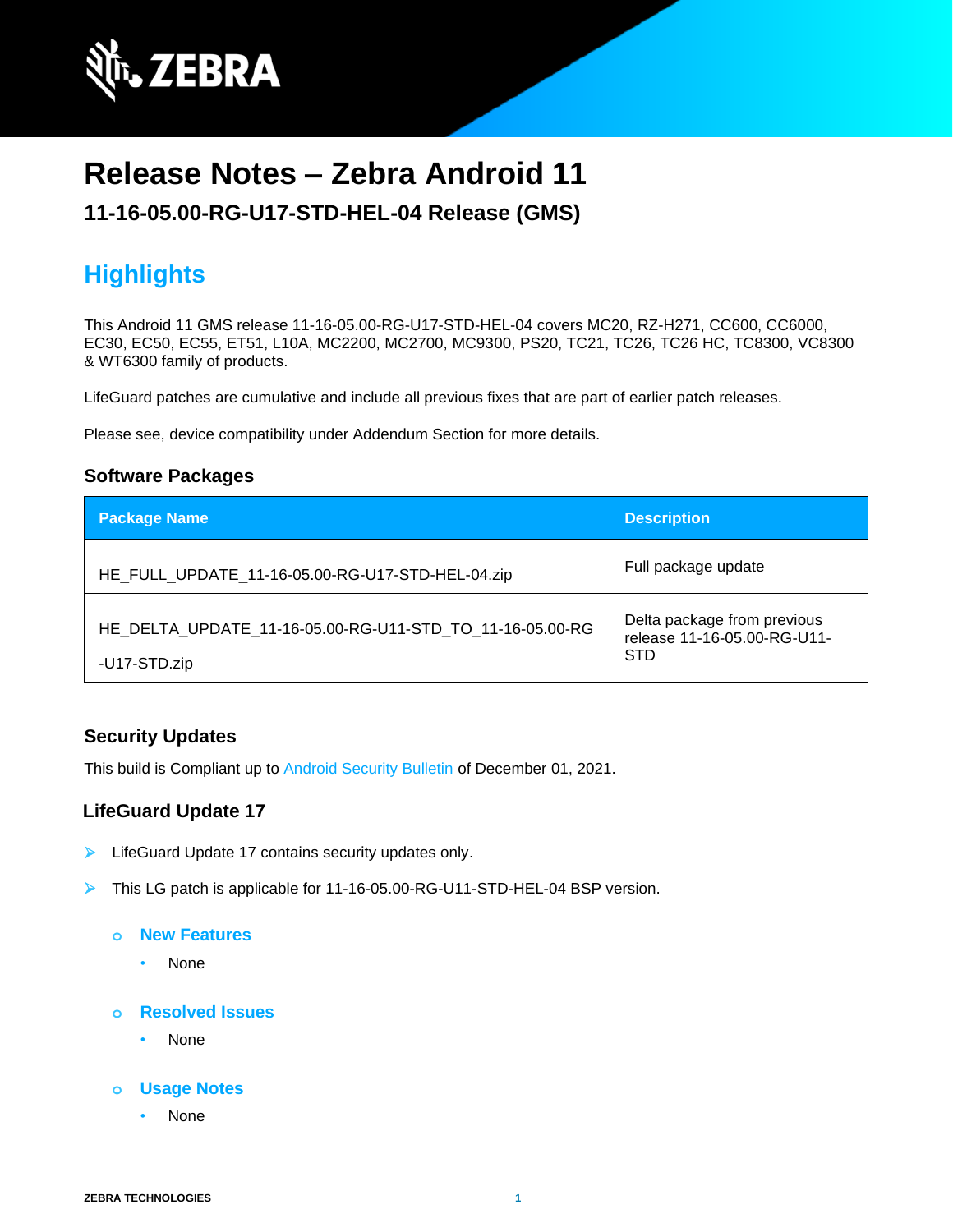

### **LifeGuard Update 11**

- ➢ LifeGuard Update 11 contains security updates only.
- ➢ This LG patch is applicable for 11-16-05.00-RG-U00-STD-HEL-04 BSP version.

#### **o New Features**

• None

#### **o Resolved Issues**

• None

#### **o Usage Notes**

• None

### **Version Information**

Below Table contains important information on versions

| <b>Description</b>          | <b>Version</b>                                       |
|-----------------------------|------------------------------------------------------|
| <b>Product Build Number</b> | 11-16-05.00-RG-U17-STD-HEL-04                        |
| Android Version             | 11                                                   |
| Security Patch level        | December 01, 2021                                    |
| <b>Component Versions</b>   | Please see Component Versions under Addendum section |

# **Device Support**

The products supported in this release are MC20, RZ-H271, CC600, CC6000, EC30, EC50, EC55, ET51, L10A, MC2200, MC2700, MC9300, PS20, TC21, TC26, TC26 HC, TC8300, VC8300 & WT6300 family of products.

Please see device compatibility details under Addendum Section.

# **Known Constraints**

- In-order to avoid any inconsistencies in Settings UI it is recommended to wait for a few seconds after the device boots up before launching settings UI.
- On upgrading a device from A8/A9/A10 to A11, NFC manager configuration need to be re-applied.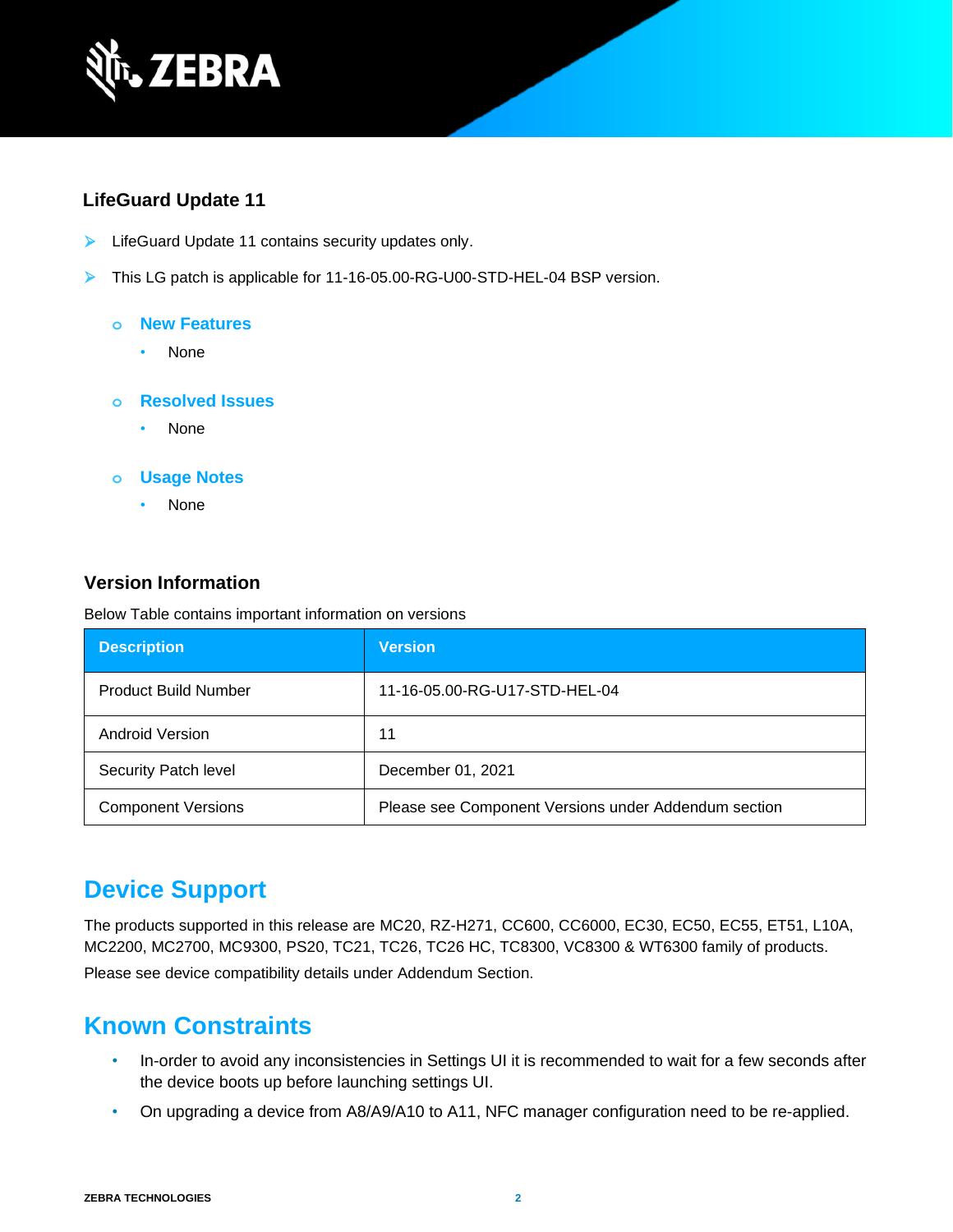

- Starting Android 11 on SDM660, an UPL file cannot consist of both Full OTA and Delta OTA package. On A11 customer can directly install the Full OTA package of required LG image
- One second Bluetooth jitter noticed in 2.4GHz band.
- Ethernet UI is accessible from settings despite being disabled
- RxLogger fails to store logs in internal storage when external SDCard is formatted as internal/adaptable, or it is ejected during run time.
- BLE FW update will not work without enabling location service under settings.

# **Important Links**

- [Installation and setup instructions](https://www.zebra.com/content/dam/zebra_new_ia/en-us/software/operating-system/helios/A11-os-update-instructions.pdf) (if the link does not work, please copy It to browser and try)
- [Zebra Techdocs](http://techdocs.zebra.com/)
- [Developer Portal](http://developer.zebra.com/)

# **Addendum**

### **Device Compatibility**

This software release has been approved for use on the following devices.

| <b>Device</b><br><b>Family</b> | <b>Part Number</b>                                                                                                   |                                                                                                                      | <b>Device Specific</b><br><b>Manuals and Guides</b> |
|--------------------------------|----------------------------------------------------------------------------------------------------------------------|----------------------------------------------------------------------------------------------------------------------|-----------------------------------------------------|
| MC <sub>20</sub>               | RZ-H271                                                                                                              | MC200A-GA2S40JP                                                                                                      | <b>MC20 Home Page</b>                               |
| CC600                          | CC600-5-3200LNNA<br>CC600-5-3200LNWW                                                                                 | CC600-5-3200LNRU<br>CC600-5-3200LNIN                                                                                 | <b>CC600 Home Page</b>                              |
| CC6000                         | CC6000-10-3200LCWW<br>CC6000-10-3200PCWW<br>CC6000-10-3200LCNA<br>CC6000-10-320NLCNA                                 | CC6000-10-3200LCRU<br>CC6000-10-3200PCNA<br>CC6000-10-3200LNNA<br>CC6000-10-320NLCWW                                 | CC6000 Home Page                                    |
| EC <sub>30</sub>               | EC300K-1SA2ANA<br>EC300K-1SA2AA6<br>EC300K-1SA2AIA                                                                   | KT-EC300K-1SA2BNA-10<br>KT-EC300K-1SA2BA6-10                                                                         | <b>EC30 Home Page</b>                               |
| EC <sub>50</sub>               | EC500K-01B132-NA<br>EC500K-01B242-NA<br>EC500K-01B243-NA<br>EC500K-01D141-NA<br>EC500K-01B112-NA<br>EC500K-01B222-NA | EC500K-01B243-A6<br>EC500K-01D141-A6<br>EC500K-01B132-A6<br>EC500K-01B242-A6<br>EC500K-01B112-A6<br>EC500K-01B222-A6 | <b>EC50 Home Page</b>                               |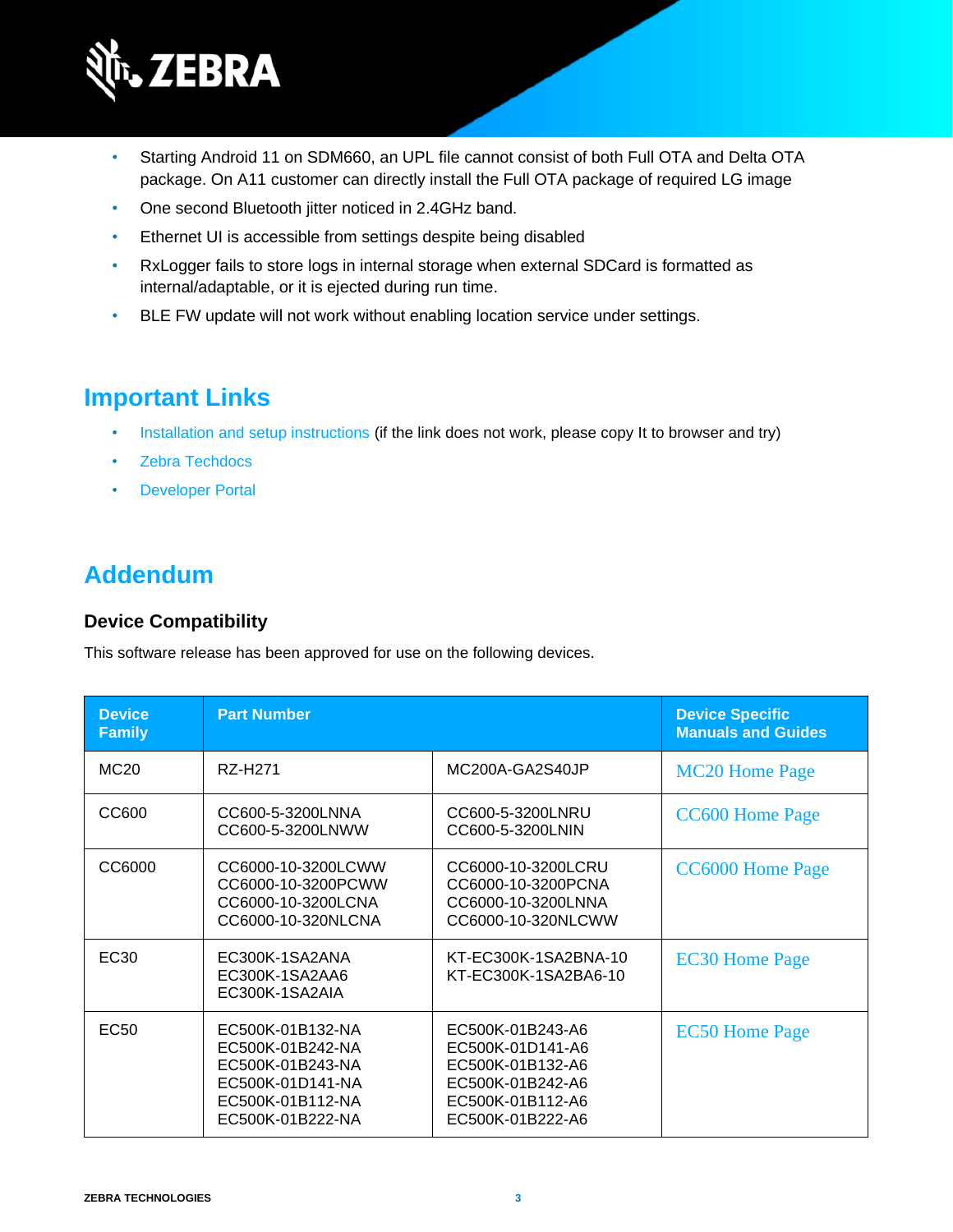

|             | EC500K-01B223-NA<br>EC500K-01D121-NA                                                                                                                                                                                                                                                                                                                                 | EC500K-01B223-A6<br>EC500K-01D121-A6                                                                                                                                                                                                                                                                                                             |                       |
|-------------|----------------------------------------------------------------------------------------------------------------------------------------------------------------------------------------------------------------------------------------------------------------------------------------------------------------------------------------------------------------------|--------------------------------------------------------------------------------------------------------------------------------------------------------------------------------------------------------------------------------------------------------------------------------------------------------------------------------------------------|-----------------------|
| <b>EC55</b> | EC55AK-01B112-NA<br>EC55AK-11B112-NA<br>EC55AK-11B132-NA<br>EC55AK-21B222-NA<br>EC55AK-21B223-NA<br>EC55AK-21B242-NA<br>EC55AK-21B243-NA<br>EC55AK-21D121-NA<br>EC55AK-21D141-NA<br>EC55AK-21D221-NA<br>EC55BK-01B112-A6<br>EC55BK-11B112-A6<br>EC55BK-11B112-BR<br>EC55BK-11B112-IA<br>EC55BK-11B112-ID<br>EC55BK-11B112-RU<br>EC55BK-11B112-XP<br>EC55BK-11B132-A6 | EC55BK-11B223-A6<br>EC55BK-21B222-A6<br>EC55BK-21B223-A6<br>EC55BK-21B223-BR<br>EC55BK-21B223-IA<br>EC55BK-21B223-ID<br>EC55BK-21B223-RU<br>EC55BK-21B223-XP<br>EC55BK-21B242-A6<br>EC55BK-21B243-A6<br>EC55BK-21D121-A6<br>EC55BK-21D121-BR<br>EC55BK-21D121-IA<br>EC55BK-21D121-ID<br>EC55BK-21D121-RU<br>EC55BK-21D121-XP<br>EC55BK-21D141-A6 | <b>EC55 Home Page</b> |
| ET51        | ET51CT-G21E-00A6<br>ET51CT-G21E-00NA<br>ET51CE-G21E-00NA<br>ET51CE-G21E-00A6                                                                                                                                                                                                                                                                                         | ET51CE-G21E-00IA<br>ET51CE-G21E-SFA6<br>ET51CE-G21E-SFNA                                                                                                                                                                                                                                                                                         | ET51 Home Page        |
| <b>L10A</b> | RTL10B1-xxxxxxxxxxNA<br>(North America)<br>RTL10B1-xxAxxX0x00A6<br>(ROW)<br>Note: 'x' Stands for wild card<br>for different configurations                                                                                                                                                                                                                           | RTL10B1-xxAxxX0x00IN<br>(India)<br>RTL10B1-xxxxxxxxxRU<br>(Russia)                                                                                                                                                                                                                                                                               | <b>L10A Home Page</b> |
| MC2200      | MC220K-2A3S3RW<br>MC220K-2A3E3NA01<br>MC220K-2A3E3IN01<br>MC220K-2A3E3RW01<br>MC220K-2B3E3RW<br>MC220K-2B3S3RW<br>MC220K-2B3S3NA<br>MC220K-2B3S3IN<br>MC220K-2B3S3RU<br>MC220K-2B3S3TR                                                                                                                                                                               | MC220K-2B3S3XP<br>MC220K-2A3S3RU<br>MC220J-2A3S2RW<br>MC220J-2A3S2NA<br>MC220J-2A3S2IN<br>MC220J-2A3S2XP<br>MC220J-2A3S2RU<br>MC220J-2A3E2RU<br>MC220J-2A3S2TR                                                                                                                                                                                   | MC2200 Home Page      |
| MC2700      | MC27AK-2B3S3NA<br>MC27AK-4B3S3NA<br>MC27BJ-2A3S2ID<br>MC27BJ-2A3S2IN<br>MC27BJ-2A3S2RW<br>MC27BJ-2A3S2XP<br>MC27BK-2B3S3ID<br>MC27BK-2B3S3IN                                                                                                                                                                                                                         | MC27BK-2B3S3RW<br>MC27BK-2B3S3XP<br>MC27BK-4B3S3RW<br>MC27BJ-2A3S2RU<br>MC27BJ-2A3S2TR<br>MC27BK-2B3S3RU<br>MC27BK-2B3S3TR<br>MC27AJ-2A3S2NA                                                                                                                                                                                                     | MC2700 Home Page      |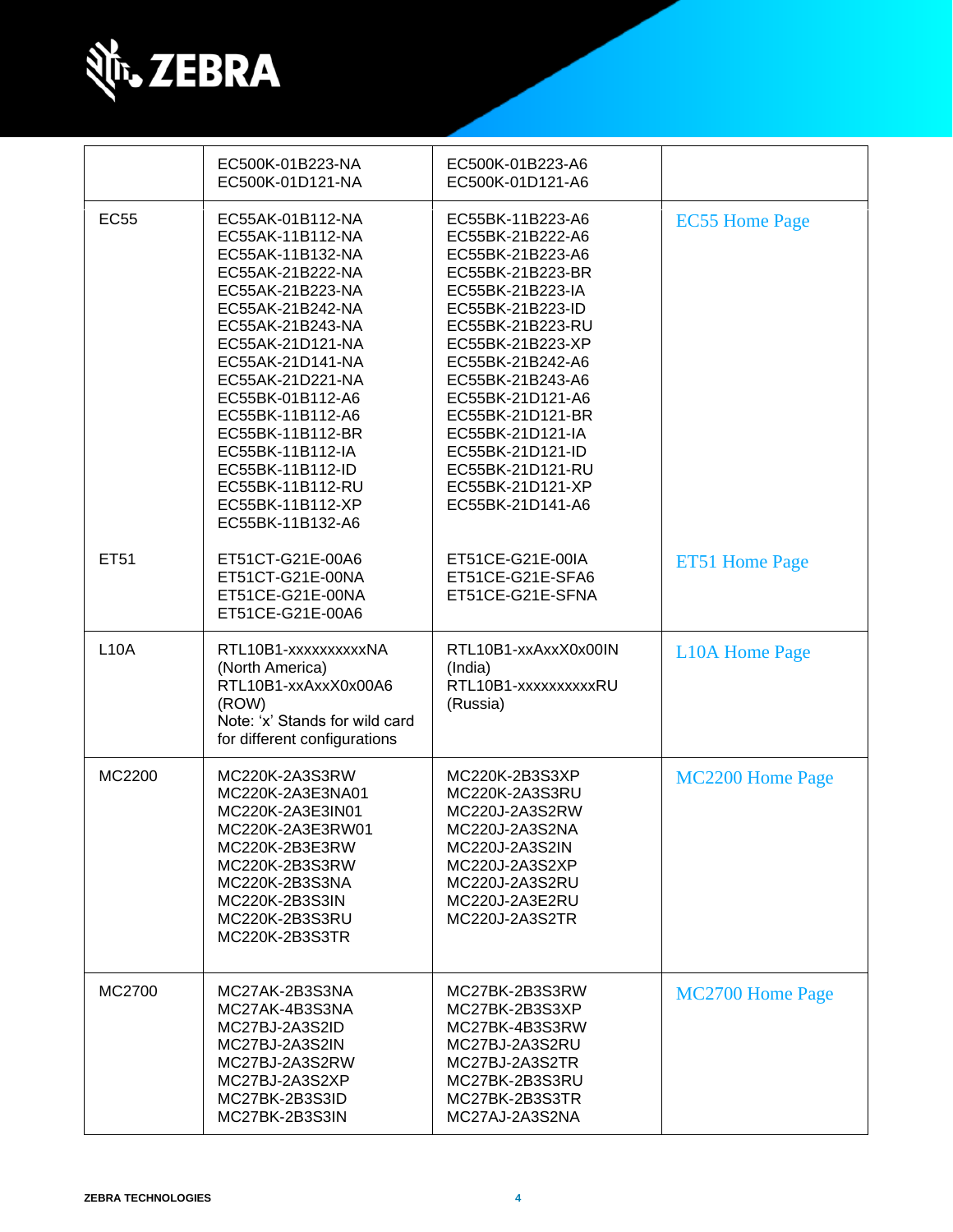

| <b>MC93</b>         | MC930B-GSXXG4XX<br>MC930P-GSXXG4XX<br>MC930P-GFXXG4XX<br>Note: 'x' Stands for wild card<br>for different configurations                                                                                                                                                                                                                                                                                                                                                  | MC930B-GSXXG4NA-XX<br>MC930P-GSXXG4NA-XX                                                                                                                                                                                                                                                                                                                                                                                                             | MC9300 Home Page      |
|---------------------|--------------------------------------------------------------------------------------------------------------------------------------------------------------------------------------------------------------------------------------------------------------------------------------------------------------------------------------------------------------------------------------------------------------------------------------------------------------------------|------------------------------------------------------------------------------------------------------------------------------------------------------------------------------------------------------------------------------------------------------------------------------------------------------------------------------------------------------------------------------------------------------------------------------------------------------|-----------------------|
| <b>PS20</b>         | PS20J-P4G1A600 PS20J-<br>P4G1A600-10 PS20J-<br>B2G1A600 PS20J-<br>B2G1A600-10 PS20J-<br>P4H1A600 PS20J-<br>P4H1A600-10 PS20J-<br>B2G2CN00 PS20J-<br>P4H2CN00                                                                                                                                                                                                                                                                                                             | PS20J-P4G2CN00 PS20J-<br>P4G1NA00 PS20J-<br>P4G1NA00-10 PS20J-<br><b>B2G1NA00 PS20J-</b><br>B2G1NA00-10 PS20J-<br>P4H1NA00 PS20J-<br>P4H1NA00-10 PS20J-<br><b>P4G1RU00</b>                                                                                                                                                                                                                                                                           | <b>PS20 Home Page</b> |
| <b>TC21</b>         | TC210K-01A222-A6<br>TC210K-01A242-A6<br>TC210K-01D221-A6<br>TC210K-01D241-A6<br>TC210K-01B212-A6<br>TC210K-01B232-A6<br>TC210K-01A422-A6<br>TC210K-01A442-A6<br>TC210K-0HD224-A6<br>TC210K-0HB224-A6<br>TC210K-0HB222-A6<br>TC210K-01A423-A6<br>TC210K-0JB224-A6<br>TC210K-01B422-NA<br>TC210K-01A222-NA<br>TC210K-01D221-NA<br>TC210K-01D241-NA<br>TC210K-0JD224-NA<br>TC210K-0JB224-NA<br>TC210K-01A242-NA<br>TC210K-01A442-NA<br>TC210K-01B212-NA<br>TC210K-01B232-NA | TC210K-01A423-NA<br>TC210K-0HD224-NA<br>TC210K-0HB224-NA<br>TC210K-0HB222-NA<br>TC210K-01A422-NA<br>TC210K-0HB224-IA<br>TC210K-01A222-IA<br>TC210K-01A242-IA<br>TC210K-01A442-IA<br>TC210K-01A422-IA<br>TC210K-01B212-IA<br>TC210K-01B232-IA<br>TC210K-01A423-IA<br>TC210K-01B232-TR<br>TC210K-01B212-TR<br>TC210K-01D221-TR<br>TC210K-01D241-TR<br>TC210K-01B212-RU<br>TC210K-01B232-RU<br>TC210K-01A222-RU<br>TC210K-0HD224-FT<br>TC210K-01B212-XP | <b>TC21 Home Page</b> |
| TC <sub>21</sub> HC | TC210K-0HD224-NA<br>KT-TC210K-0HD224-FT<br>TC210K-0HD224-A6<br>TC210K-0HB224-A6<br>TC210K-0JB224-A6<br>TC210K-0JD224-NA<br>TC210K-0JB224-NA<br>TC210K-0HB224-NA<br>TC210K-0HB222-NA<br>TC210K-0HB224-IA<br>TC210K-0HB222-NA<br>KT-TC210K-0HD224-<br>PTTP1-NA<br>KT-TC210K-0HD224-<br>PTTP2-NA                                                                                                                                                                            | KT-TC210K-0HB224-<br>PTTP1-A6<br>KT-TC210K-0HB224-<br>PTTP2-A6<br>KT-TC210K-0HD224-WFC1-<br>NA.<br>KT-TC210K-0HD224-WFC2-<br><b>NA</b><br>KT-TC210K-0HD224-WFC1-<br>FT<br>KT-TC210K-0HD224-WFC2-<br>FT.<br>KT-TC210K-0HD224-WFC1-<br>A6                                                                                                                                                                                                              | <b>TC21 Home Page</b> |

Ш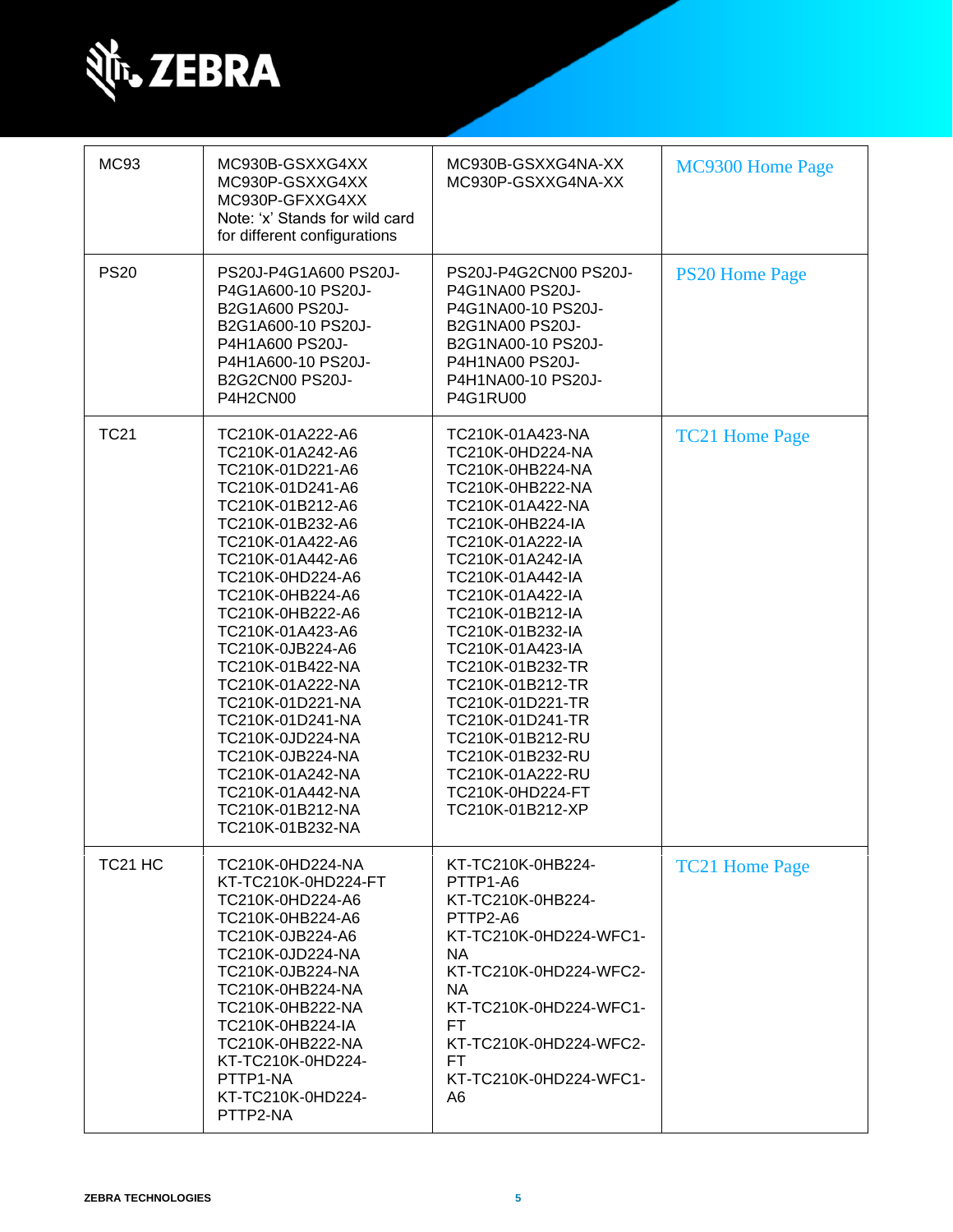

|                     | KT-TC210K-0HD224-<br>PTTP1-FT<br>KT-TC210K-0HD224-<br>PTTP2-FT<br>KT-TC210K-0HD224-<br>PTTP1-A6<br>KT-TC210K-0HD224-<br>PTTP2-A6                                                                                                                                                                                                                                                                                                                                                                                                                                                                                                         | KT-TC210K-0HD224-WFC2-<br>A6<br>KT-TC210K-0HB224-WFC1-<br>A6<br>KT-TC210K-0HB224-WFC2-<br>A <sub>6</sub>                                                                                                                                                                                                                                                                                                                                                                                                                                                                                                                                        |                       |
|---------------------|------------------------------------------------------------------------------------------------------------------------------------------------------------------------------------------------------------------------------------------------------------------------------------------------------------------------------------------------------------------------------------------------------------------------------------------------------------------------------------------------------------------------------------------------------------------------------------------------------------------------------------------|-------------------------------------------------------------------------------------------------------------------------------------------------------------------------------------------------------------------------------------------------------------------------------------------------------------------------------------------------------------------------------------------------------------------------------------------------------------------------------------------------------------------------------------------------------------------------------------------------------------------------------------------------|-----------------------|
| <b>TC26</b>         | TC26BK-11A222-A6<br>TC26BK-11A242-A6<br>TC26BK-11A422-A6<br>TC26BK-11A423-A6<br>TC26BK-11A442-A6<br>TC26BK-11B212-A6<br>TC26BK-11B232-A6<br>TC26BK-11B412-A6<br>TC26BK-11D221-A6<br>TC26BK-11D241-A6<br>TC26BK-11D421-A6<br>TC26BK-21D221-A6<br>TC26BK-21A222-A6<br>TC26BK-1HB224-A6<br>TC26BK-1HD224-A6<br>TC26BK-1JB224-A6<br>TC26BK-21A442-A6<br>TC26AK-11A222-NA<br>TC26AK-11A242-NA<br>TC26AK-11A422-NA<br>TC26AK-11A423-NA<br>TC26AK-11B212-NA<br>TC26AK-11B232-NA<br>TC26AK-11D221-NA<br>TC26AK-11D241-NA<br>TC26AK-1HB222-NA<br>TC26AK-1HB224-NA<br>TC26AK-1HD224-NA<br>TC26AK-1JD224-NA<br>TC26AK-21A222-NA<br>TC26AK-1JB224-NA | TC26AK-11A442-NA<br>TC26BK-11A222-IA<br>TC26BK-11A242-IA<br>TC26BK-11A442-IA<br>TC26BK-11B212-IA<br>TC26BK-11B232-IA<br>TC26BK-21A222-IA<br><b>TC26BK-1HB224-IA</b><br>TC26BK-11D221-IA<br>TC26BK-11A222-BR<br>TC26BK-11A242-BR<br>TC26BK-11A422-BR<br>TC26BK-11A423-BR<br>TC26BK-11A442-BR<br>TC26BK-11B212-BR<br>TC26BK-11B232-BR<br>TC26BK-11D221-BR<br>TC26BK-11D241-BR<br>TC26BK-1HB224-BR<br>TC26DK-11B212-TR<br>TC26DK-11B232-TR<br>TC26BK-11B212-TR<br>TC26BK-11B232-TR<br>TC26BK-11B212-RU<br>TC26BK-11A222-RU<br>TC26BK-11B232-RU<br>TC26BK-11A422-RU<br>TC26BK-11B212-ID<br>TC26BK-11A222-ID<br>TC26BK-11B212-XP<br>TC26AK-1HD224-FT | <b>TC26 Home Page</b> |
| TC <sub>26</sub> HC | TC26BK-1HD224-A6<br>TC26BK-1HB224-A6<br>TC26BK-1HB224-BR<br>TC26AK-1HD222-NA<br>TC26BK-1HB224-IA<br>TC26AK-1JB224-NA<br>TC26BK-1JB224-A6<br>TC26AK-1HD224-NA<br>TC26AK-1HB224-NA<br>KT-TC26AK-1HD224-FT<br>TC26AK-1HB222-NA<br>TC26AK-1JD224-NA                                                                                                                                                                                                                                                                                                                                                                                          | KT-TC26AK-1HD224-<br>PTTP2-NA<br>KT-TC26AK-1HD224-<br>PTTP1-FT<br>KT-TC26AK-1HD224-<br>PTTP2-FT<br>KT-TC26AK-1HD224-<br>WFC1-NA<br>KT-TC26AK-1HD224-<br>WFC2-NA<br>KT-TC26AK-1HD224-<br>WFC1-FT                                                                                                                                                                                                                                                                                                                                                                                                                                                 | <b>TC26 Home Page</b> |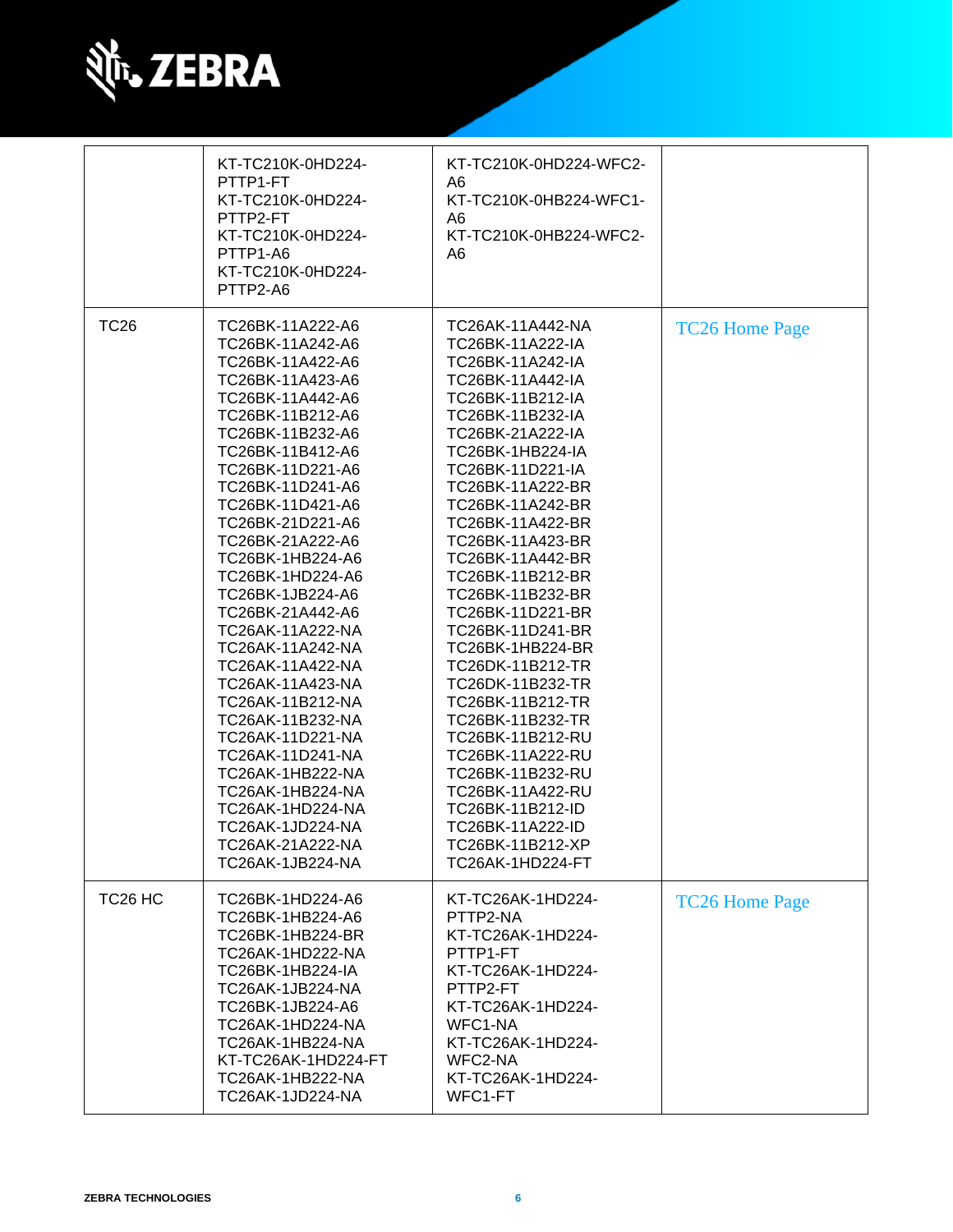

|               | KT-TC26BK-1HD224-<br>PTTP1-A6<br>KT-TC26BK-1HD224-<br>PTTP2-A6<br>KT-TC26BK-1HB224-<br>PTTP1-A6<br>KT-TC26BK-1HB224-<br>PTTP2-A6<br>KT-TC26AK-1HD224-<br>PTTP1-NA                                                                                                                | KT-TC26AK-1HD224-<br>WFC2-FT<br>KT-TC26BK-1HD224-<br>WFC1-A6<br>KT-TC26BK-1HD224-<br>WFC2-A6<br>KT-TC26BK-1HB224-WFC1-<br>A <sub>6</sub><br>KT-TC26BK-1HB224-WFC2-<br>A <sub>6</sub>      |                         |
|---------------|----------------------------------------------------------------------------------------------------------------------------------------------------------------------------------------------------------------------------------------------------------------------------------|-------------------------------------------------------------------------------------------------------------------------------------------------------------------------------------------|-------------------------|
| <b>TC8300</b> | TC83B0-x005A510NA<br>TC83B0-x005A61CNA<br>TC83BH-x205A710NA<br>TC83B0-x005A510RW<br>TC83B0-x005A61CRW<br>TC83BH-x205A710RW<br>TC83B0-x005A510IN<br>TC83B0-x005A61CIN<br>TC83BH-x205A710IN<br>TC83BH-x206A710NA<br>Note: 'x' Stands for wild card<br>for different configurations | TC83BH-x206A710RW<br>TC83B0-4005A610NA<br>TC83B0-4005A610RW<br>TC83B0-4005A610IN<br>TC83B0-5005A610NA<br>TC83B0-5005A610RW<br>TC83B0-5005A610IN<br>TC83B0-x005A510TA<br>TC83BH-x205A710TA | <b>TC8300 Home Page</b> |
| VC8300 8"     | VC83-08FOCABAABA-I<br>VC83-08FOCQBAABA-I<br>VC83-08FOCQBAABANA<br>VC83-08SOCABAABA-I                                                                                                                                                                                             | VC83-08SOCQBAABA-I<br>VC83-08SOCQBAABANA<br>VC83-08SOCQBAABAIN                                                                                                                            | VC8300 Home Page        |
| VC8300 10"    | VC83-10SSCNBAABANA<br>VC83-10SSCNBAABA-I                                                                                                                                                                                                                                         | VC83-10SSCNBAABARU<br>VC83-10SSCNBAABATR                                                                                                                                                  | <b>VC8300 Home Page</b> |
| WT6300        | WT63B0-TS0QNERW<br>WT63B0-TS0QNENA<br>WT63B0-TS0QNE01<br>WT63B0-TX0QNERW<br>WT63B0-TX0QNENA<br>WT63B0-TS0QNETR                                                                                                                                                                   | WT63B0-TS0QNERU<br>WT63B0-TX0QNERU<br>WT63B0-KS0QNERW<br>WT63B0-KS0QNENA<br>WT63B0-KX0QNERW<br>WT63B0-KX0QNENA                                                                            | WT6300 Home Page        |

# **Component Versions**

| <b>Component / Description</b> | <b>Version</b> |
|--------------------------------|----------------|
| Linux Kernel                   | 4.19.157-perf  |
| AnalyticsMgr                   | 10.0.0.1002    |
| Android SDK Level              | 30             |
| Audio (Microphone and Speaker) | 0.30.0.0       |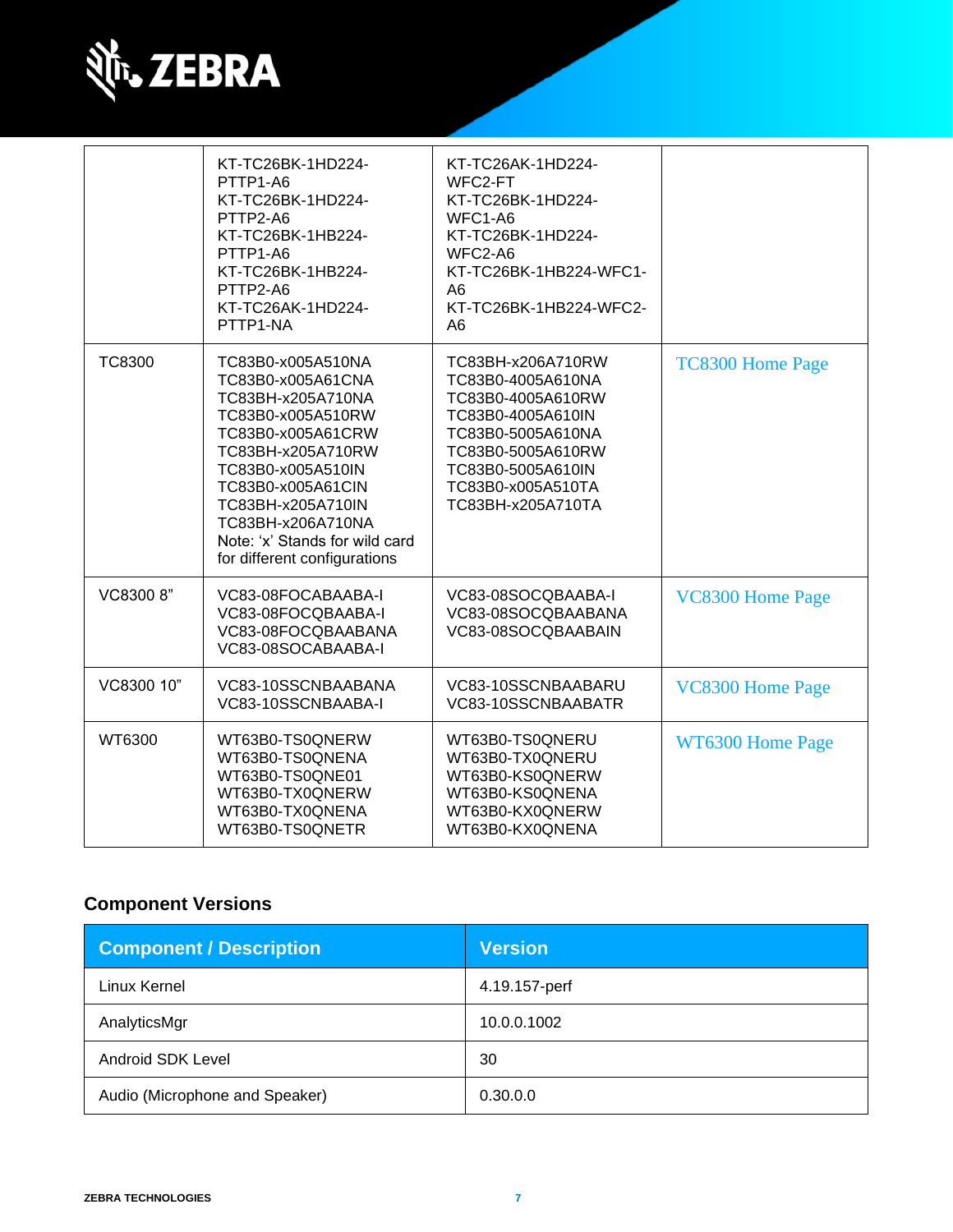

| <b>Battery Manager</b>              | 1.2.9                                                                |
|-------------------------------------|----------------------------------------------------------------------|
| <b>Bluetooth Pairing Utility</b>    | 3.24                                                                 |
| Camera                              | 2.0.002                                                              |
| DataWedge                           | 11.1.100                                                             |
| <b>EMDK</b>                         | 11.0.118.4018                                                        |
| <b>Files</b>                        | r_aml_301501600                                                      |
| License Manager and License agent   | 6.0.8 and 6.0.23.5.0.1                                               |
| <b>MXMF</b>                         | 11.1.0.22                                                            |
| <b>NFC</b>                          | NFC_NCIHALx_AR18C0.b.1.0                                             |
| OEM info                            | 9.0.0.565                                                            |
| <b>OSX</b>                          | QCT. 110.11.10.9                                                     |
| RXlogger                            | 7.0.1.0                                                              |
| ZWC                                 | 1.0.549                                                              |
| <b>Scanning Framework</b>           | 31.0.20.1                                                            |
| StageNow                            | 5.4.0.14                                                             |
| <b>WLAN</b>                         | FUSION_QA_2_1.4.1.009_R (Wi-Fi5)<br>FUSION_SA_2_1.4.0.005_R (Wi-Fi6) |
| WorryFree WiFi                      | WFW_A_2_6.3.0.009_R                                                  |
| Zebra Bluetooth                     | 11.1.6                                                               |
| Zebra Volume Control                | 3.0.0.49                                                             |
| Zebra Data Service                  | 10.0.4.1015                                                          |
| <b>Embedded Controller Firmware</b> | VC8300 8"/10": 3.3.01                                                |

# **Revision History**

| <b>Rev</b> | <b>Description</b> | <b>Date</b>       |
|------------|--------------------|-------------------|
| 1.0        | Initial release    | December 17, 2021 |